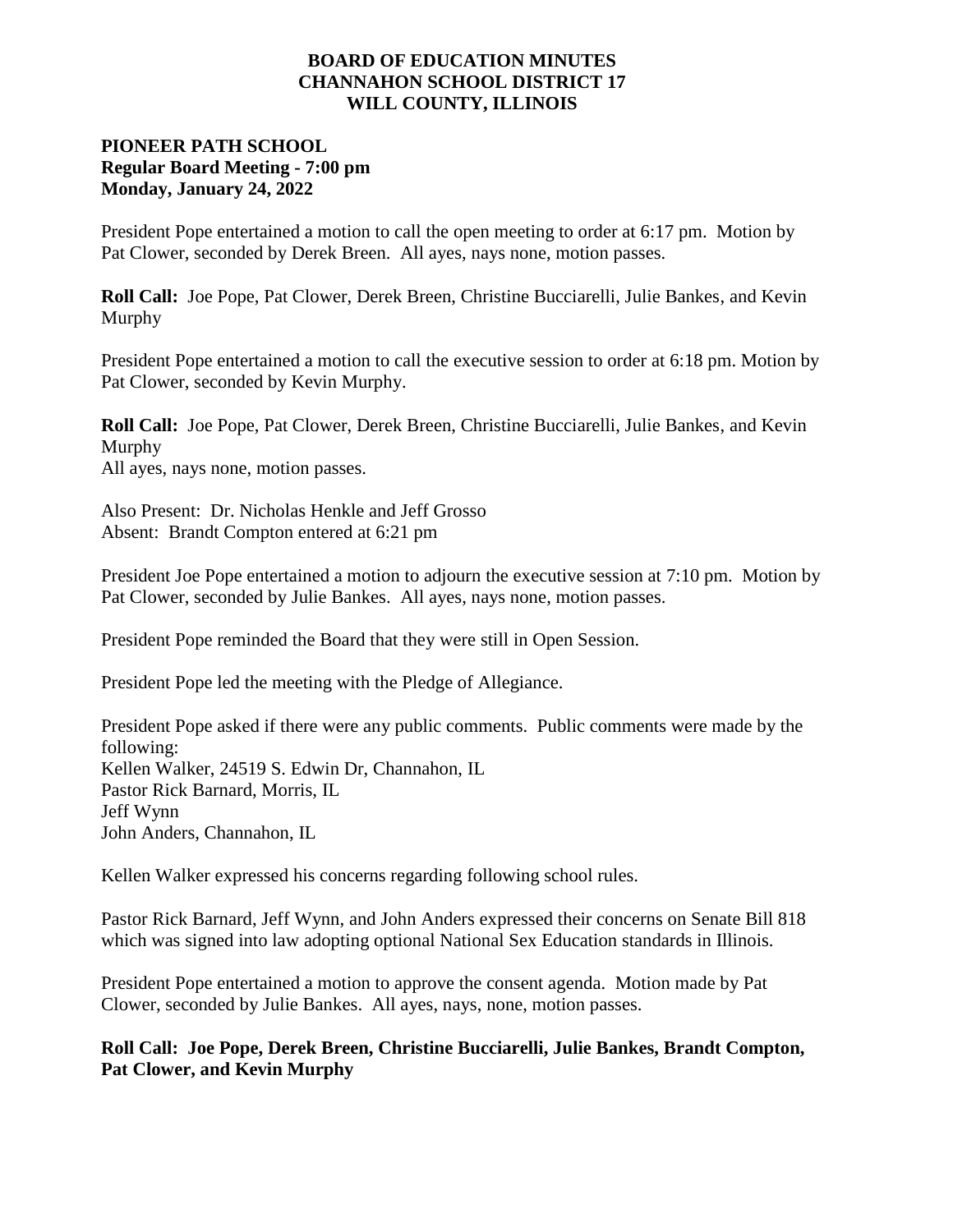#### **Consent Agenda**

- Approve Personnel Report
- Approve December 13, 2021 Regular Board and Executive Minutes
- Approve Treasurer's Report
- Approve Treasurer's Financial Report
- Authorize Treasurer to Pay Board Bills Listed
- Authorize Destruction of July 23, 2020 Recorded Executive Minutes

President Pope inquired if there were any Union comments. The Union had no comments.

President Pope turned the meeting over to Dr. Nicholas Henkle.

Dr. Henkle recognized and presented certificates to the 8th grade Girls Basketball team and coaches and congratulated them on placing 3rd overall in State.

Dr. Henkle recommended the approval of a 'Rainbows Pilot Group' at Three Rivers School with the potential of expanding into all district schools. Board member Clower inquired as if a stipend would be established to pay the staff who help with the program. Dr. Henkle explained that the stipend budget will be \$1,500. The number of stipends will depend on the number of students who are involved in the program. It will be after school. Pat Clower said we will need to create the position(s) and put it on the Consent Agenda in February. Dr. Henkle recommended a motion to approve the Rainbows Pilot Program at Three Rivers School. Motion by: Brandt Compton, seconded by Christine Bucciarelli. All ayes, nays none, motion passes.

#### **Roll Call: Derek Breen, Christine Bucciarelli, Julie Bankes, Brandt Compton, Pat Clower, Kevin Murphy, and Joe Pope**

The Press Plus Issue 108 and Local Policy Updates for First Read were tabled until the February 28, 2022 Board meeting. Motion by: Pat Clower, seconded by Joe Pope. All ayes, nays none, motion passes

President Pope recommended a motion to approve the release/non-release of the last 6 months of Executive Session minutes. The Board approved the release of the August 9, 2021, Executive Session minutes. All other Executive Session written minutes will not be released. Motion by: Christine Bucciarelli, seconded by Derek Breen. All ayes, nays none, motion passes.

## **Roll Call: Christine Bucciareilli, Julie Bankes, Brandt Compton, Pat Clower, Kevin Murphy, Joe Pope, and Derek Breen**

Dr. Henkle recommended a motion to restore a counselor/social worker position to be funded by a combination of the pre-k grant and local dollars. Motion by: Joe Pope, seconded by Kevin Murphy. All ayes, nays none, motion passes.

# **Roll Call: Julie Bankes, Brandt Compton, Pat Clower, Kevin Murphy, Joe Pope, Derek Breen, and Christine Bucciarelli**

The final review of the 2021-2022 'Return to School' Plan to be activated on February 21, 2022 will remain as it was approved at the December 13, 2021 Board meeting.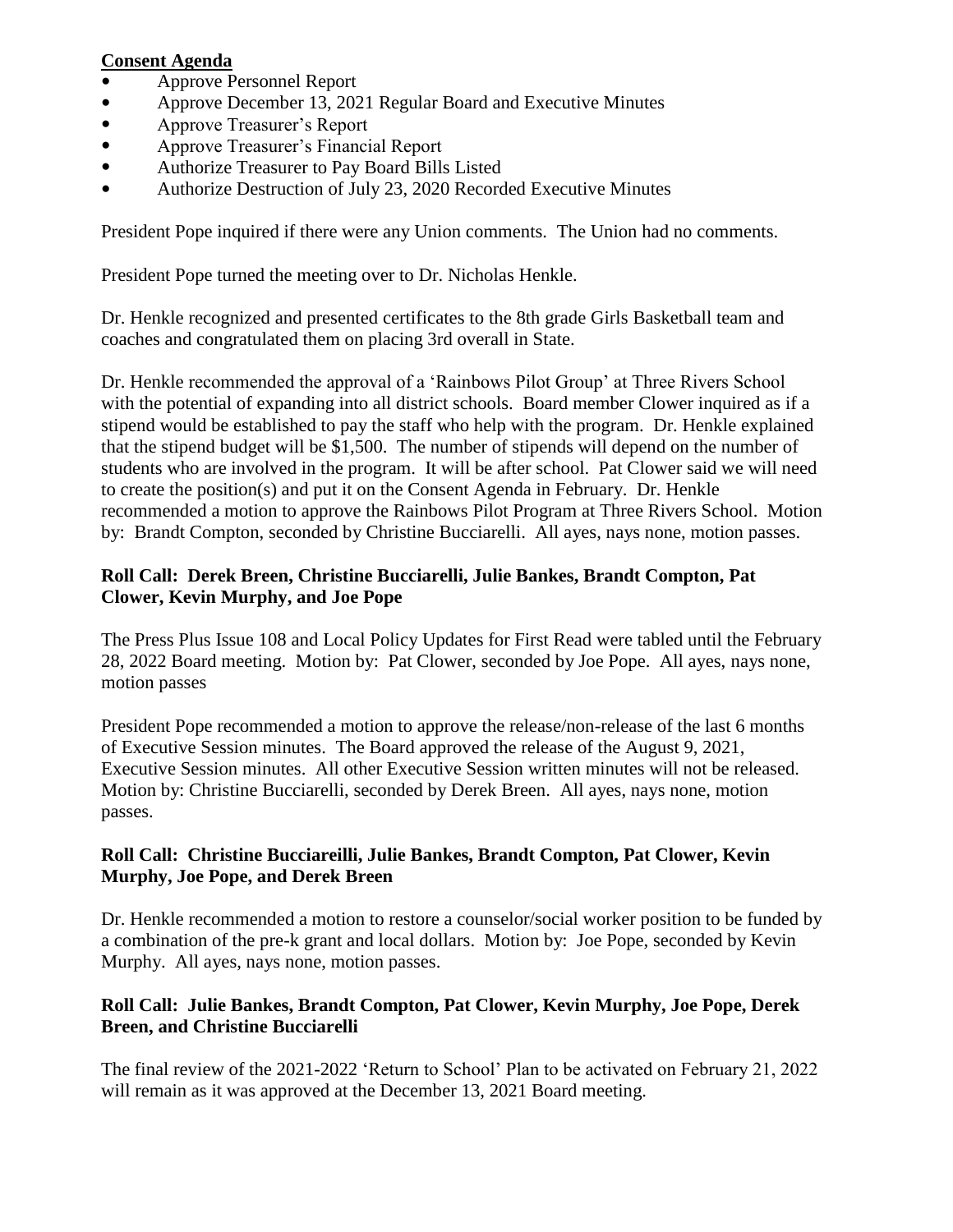Dr. Henkle discussed FY22 student registration and lunch fees. His recommendation is for all fees to remain unchanged from FY21. Motion by: Derek Breen, seconded by Christine Bucciarelli. All ayes, nays none, motion passes.

Jeff Grosso discussed the Village of Channahon Proposed Rt. 6 TIF proposal. Mr. Tom Durkin and Mr. Mike Petrick from the Village of Channahon were present to explain that the Village of Channahon is in the process of establishing a new Tax Increment Finance (TIF) district along Rt. 6 between Navajo and DuPage River (known as the Tryon Street TIF). Board member Clower expressed her concerns regarding the TIF.

Jeff Grosso recommended the Board extend the Illinois Central School Bus contract that expires on 6/30/2022 for one year. President Pope entertained a motion to accept and approve a oneyear extension of the contract with Illinois Central School Bus at a 4.5% increase through 6/30/2023. Motion made by: Brandt Compton, seconded by Pat Clower. All ayes, nays none, motion passes.

#### **Roll Call: Brandt Compton, Pat Clower, Kevin Murphy, Joe Pope, Derek Breen, Christine Bucciarelli, and Julie Bankes**

Jeff Grosso recommended the Board approve the suggested additional language to the Fiscal Responsibility Law for the purpose of initiating legislative action. President Pope entertained a motion to approve the suggested additional language to the Fiscal Responsibility Law for the purpose of initiating legislative action. Motion made by: Pat Clower, seconded by Derek Breen. All ayes, nays none, motion passes.

# **Roll Call: Pat Clower, Kevin Murphy, Joe Pope, Derek Breen, Christine Bucciarelli, Julie Bankes, and Brandt Compton**

Jeff Grosso recommended the Board approve the installation of two new garage door openers at the Pioneer Path garage at the estimated cost of \$6,900. President Pope entertained a motion to approve the installation of garage door openers at the Pioneer Path Garage for an estimated project cost of \$6,900. Motion made by: Joe Pope, seconded by Julie Bankes. All ayes, nays none, motion passes.

## **Roll Call: Kevin Murphy, Joe Popek, Derek Breen, Christine Bucciarelli, Julie Bankes, Brandt Compton, and Pat Clower**

Jeff Grosso recommended the Board designate the Superintendent and Chief School Business Official to prepare the 2022-2023 budget in tentative form. President Pope entertained a motion to designate the Superintendent and Chief School Business Official to prepare the 2022-2023 budget in tentative form. Motion made by: Pat Clower, seconded by Brandt Compton. All ayes, nays none, motion passes.

# **Roll Call: Joe Pope, Derek Breen, Christine Bucciarelli, Julie Bankes, Brandt Compton, Pat Clower, and Kevin Murphy**

## **New Business -** None

**Other Board Matters** - Board member Clower inquired as to when the Property Tax Reimbursement checks would be released. Mr. Grosso explained that we have plans of printing the checks next week.